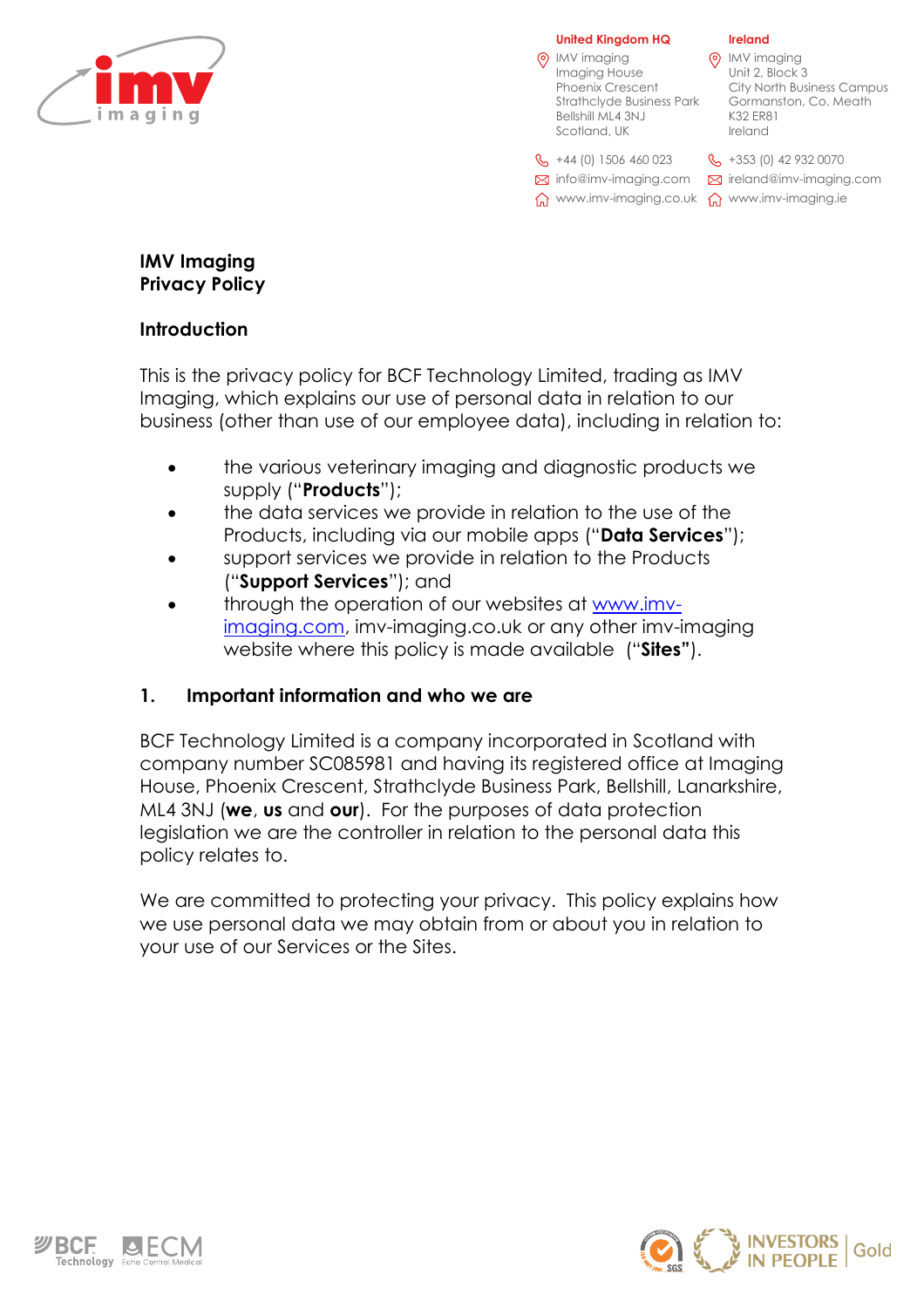

**Ireland (o)** IMV imaging Unit 2, Block 3 City North Business Campus Gormanston, Co. Meath K32 ER81 Ireland  $\%$  +353 (0) 42 932 0070 ireland@imv-imaging.com info@imv-imaging.com www.imv-imaging.ie www.imv-imaging.co.uk **United Kingdom HQ** 0 IMV imaging Imaging House Phoenix Crescent Strathclyde Business Park Bellshill ML4 3NJ Scotland, UK  $\frac{6}{5}$  +44 (0) 1506 460 023

# **Contact details**

We have appointed a data privacy manager who is responsible for overseeing questions in relation to this privacy policy. If you have any questions about this privacy policy, including any requests to exercise your legal rights, please contact the data privacy manager using the details set out below.

Data privacy manager: Lee Cairns Email address: [dataofficer@imv-imaging.com](mailto:data.officer@imv-imaging.com) Postal address: Imaging House, Phoenix Crescent, Strathclyde Business Park, Bellshill, ML4 3NJ Telephone number: +44(0)1506 460 023

You have the right to make a complaint at any time to the Information Commissioner's Office (ICO), the UK supervisory authority for data protection issues (www.ico.org.uk). We would, however, appreciate the chance to deal with your concerns before you approach the ICO so please contact us in the first instance.

To help makes things clearer we use the following terms to describe the different categories of individuals whose personal data:

**Browser:** means any person accessing our Sites.

**Customer**: means a third party to whom we supply Products and Services

**Distributor:** means a third party we appoint as a distributor of our Products:

**Services**: means Data Services and/or Support Services.

**Supplier**: means a third party from whom we obtain goods and/or services.

**User**: means an individual employee, consultant or contractor of a Customers, who is authorised to use the Data Services by that Customer:

We reserve the right to change this privacy policy from time to time by changing it on the Sites. This privacy policy was last updated on 16/05/18.



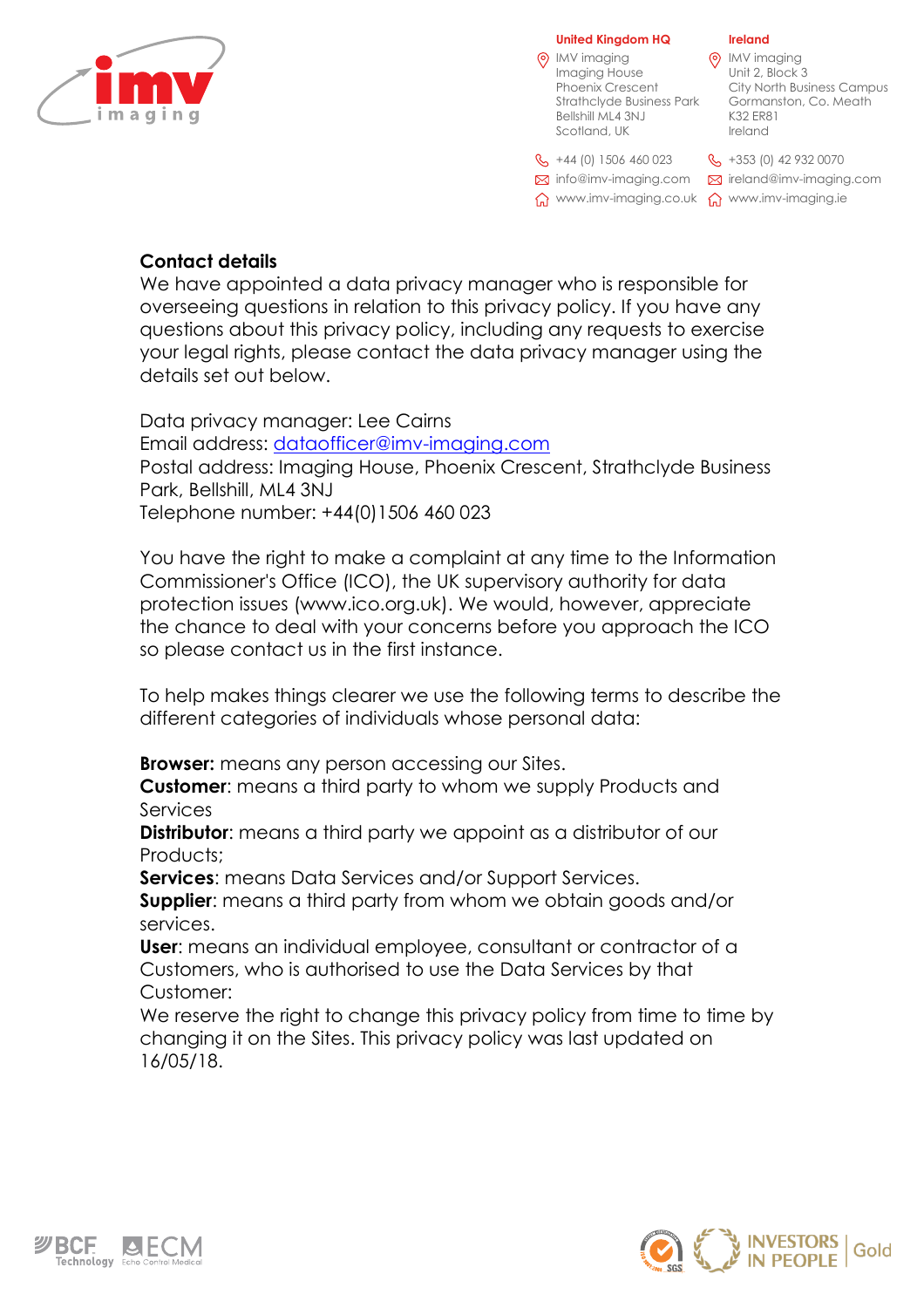

### **Ireland (o)** IMV imaging Unit 2, Block 3 City North Business Campus Gormanston, Co. Meath K32 ER81 Ireland **& +353 (0) 42 932 0070** ireland@imv-imaging.com info@imv-imaging.com www.imv-imaging.ie www.imv-imaging.co.uk **United Kingdom HQ (6)** IMV imaging Imaging House Phoenix Crescent Strathclyde Business Park Bellshill ML4 3NJ Scotland, UK  $\frac{6}{5}$  +44 (0) 1506 460 023

# **2. Information we may collect from you**

Personal data, or personal information, means any information about an individual from which that person can be identified. It does not include data where the identity has been removed (anonymous data).

We may collect, use, store and transfer different kinds of personal data about you which we have grouped together follows:

**Contact Data:** means the contact details (name, email address and telephone numbers) for the individuals we liaise with at our Suppliers and Distributors.

**Cookie Data:** this is the information we obtain from Browsers use of Cookies as explained in the Cookies section below**.**

**Location Data:** this the data including GPS technology information we use to determine your current location when you use our apps. You can turn off this GPS functionality at any time by turning off the location services settings on your device.

**Query Data:** this is the information you provide when you use the Contact section of our Sites to send a message or ask a question or to request any guidance materials or email materials we may provide on our Sites**.**

**Registration Data:** this is the email log-in and password details if you are a User.

**Survey Data:** this is information from surveys that we may, from time to time, run on the Sites for research purposes, if you choose to respond to, or participate in, them**.** 

**Technical Data:** this is information we obtain from browsers and includes the IP address used to connect your computer to the internet, your browser type and version and your browser plug-in types and version. You cannot be identified from this information**.**

**Usage Data** includes information about how you use our website, Products and Services.

We also collect, use and share **Aggregated Data** such as statistical or demographic data for any purpose. Aggregated Data may be derived from your personal data but is not considered personal data in law as this data does **not** directly or indirectly reveal your identity. For example, we may aggregate your Usage Data to calculate the percentage of users accessing a specific website feature. However, if we combine or connect Aggregated Data with your personal data so that it can directly or indirectly identify you, we treat the combined



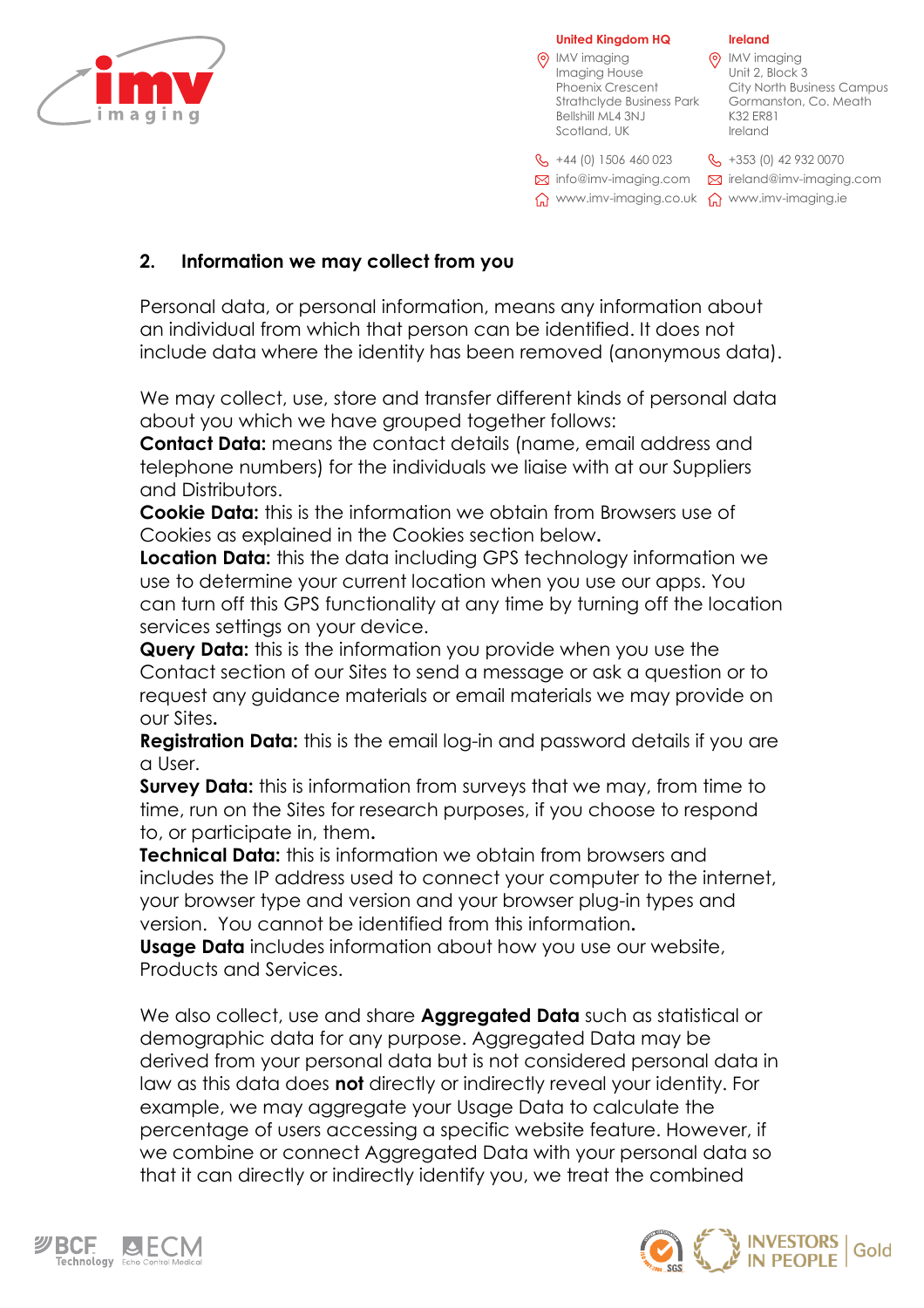

### **Ireland Q** IMV imaging Unit 2, Block 3 City North Business Campus Gormanston, Co. Meath K32 ER81 Ireland  $\%$  +353 (0) 42 932 0070 ireland@imv-imaging.com info@imv-imaging.com www.imv-imaging.ie www.imv-imaging.co.uk **United Kingdom HQ** IMV imaging Imaging House Phoenix Crescent Strathclyde Business Park Bellshill ML4 3NJ Scotland, UK  $\frac{6}{5}$  +44 (0) 1506 460 023

data as personal data which will be used in accordance with this privacy notice.

We do not collect any **Special Categories of Personal Data** about you (this includes details about your race or ethnicity, religious or philosophical beliefs, sex life, sexual orientation, political opinions, trade union membership, information about your health and genetic and biometric data). Nor do we collect any information about criminal convictions and offences.

# **Cookies**

When you interact with the Sites, we try to make that experience simple and meaningful. When you visit our Sites, our web server sends a cookie to your computer or mobile device (as the case may be). Cookies are small pieces of information which are issued to your computer or device when you visit a website or access or use a mobile application and which store and sometimes track information about your use of the Sites. A number of cookies we use last only for the duration of your Site session and expire when you close your browser. Other cookies are used to remember you when you return to a particular Site and will last for longer.

We use only "analytical" cookies in order to:

- remember that you have visited us before; this means we can identify the number of unique visitors we receive;
- customise elements of the promotional layout and/or content of the pages of the Sites; and
- collect anonymous statistical information about how you use the Sites (including how long you spend on the Sites) and where you have come to the Sites from, so that we can improve the Sites and learn which parts of the Sites are most popular.

Most web and mobile device browsers automatically accept cookies but, if you prefer, you can change your browser to prevent that or to notify you each time a cookie is set. You can also learn more about cookies by visiting [www.allaboutcookies.org](http://www.allaboutcookies.org/) which includes additional useful information on cookies and how to block cookies using different types of browser or mobile device. Please note, however, that by blocking or deleting cookies used on the Sites, you may not be able to take full advantage of the Sites.



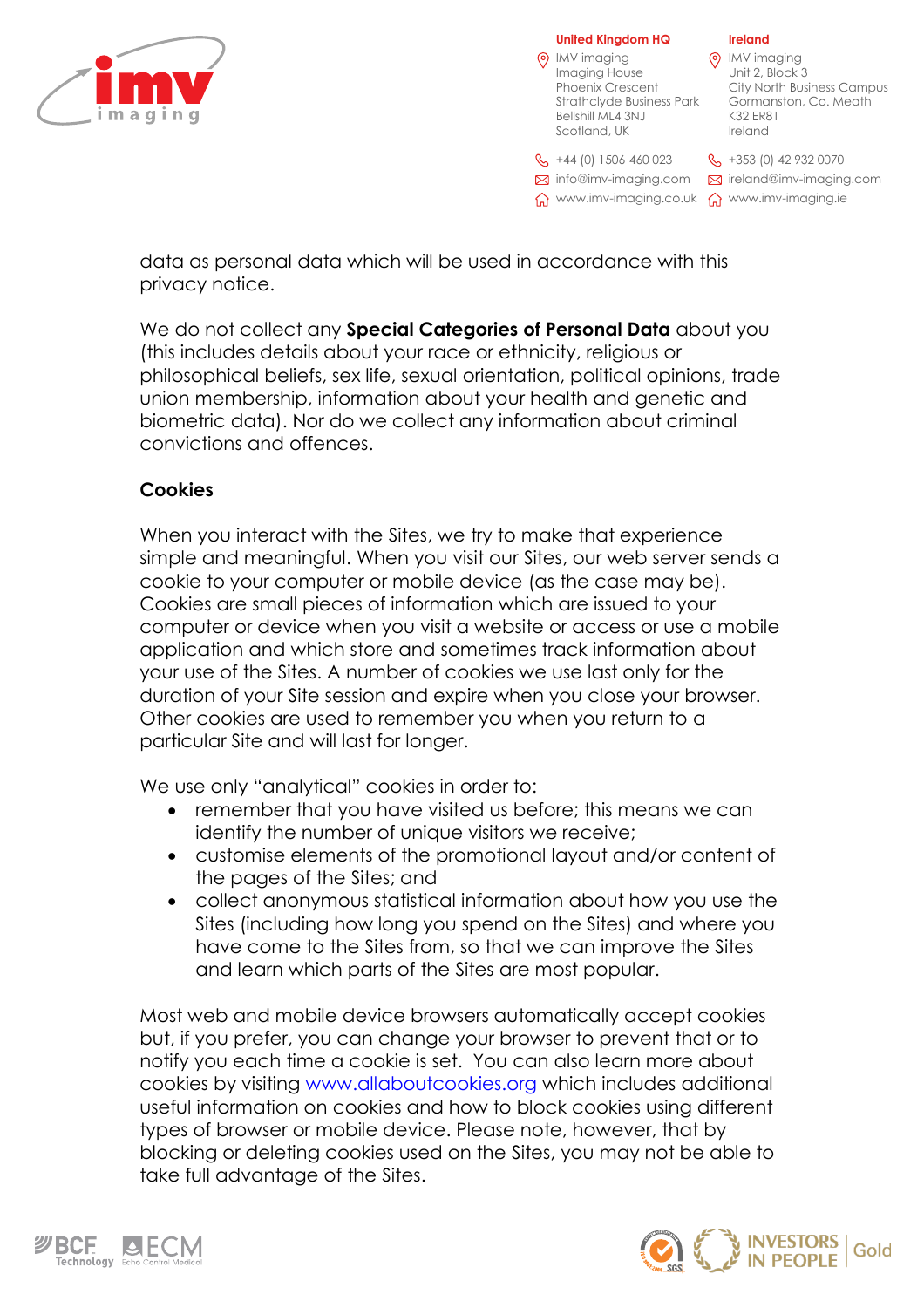

### **Ireland (o)** IMV imaging Unit 2, Block 3 City North Business Campus Gormanston, Co. Meath K32 ER81 Ireland  $\%$  +353 (0) 42 932 0070 ireland@imv-imaging.com info@imv-imaging.com www.imv-imaging.ie www.imv-imaging.co.uk **United Kingdom HQ** IMV imaging Imaging House Phoenix Crescent Strathclyde Business Park Bellshill ML4 3NJ Scotland, UK  $\frac{6}{5}$  +44 (0) 1506 460 023

# **3. How is your personal data collected?**

We use different methods to collect data from and about you including through:

**Direct interactions.** You may give us your Contact and Financial Data by filling in forms or by corresponding with us by post, phone, email or otherwise. This includes personal data you provide when you: apply for our Products or Services; supply goods and services to us; create an account on our Sites or otherwise; request marketing to be sent to you; enter a competition, promotion or survey; or give us some feedback.

**Automated technologies or interactions.** As you interact with our Sites, we may automatically collect Cookie Data and Technical Data about your equipment, browsing actions and patterns. We collect this personal data by using cookies and other similar technologies.

**Third parties or publicly available sources.** We may receive personal data about you from various third parties and public sources as set out below:

Technical Data from analytics providers such as Google.

# **4. How we use your personal data**

We will only use your personal data when the law allows us to. Most commonly, we will use your personal data in the following circumstances:

Where we need to perform the contract we are about to enter into or have entered into with you.

Where it is necessary for our legitimate interests (or those of a third party) and your interests and fundamental rights do not override those interests.

Where we need to comply with a legal or regulatory obligation. Generally we do not rely on consent as a legal basis for processing your personal data other than in relation to sending third party direct marketing communications to you via email or text message. You have the right to withdraw consent to marketing at any time by contacting us.



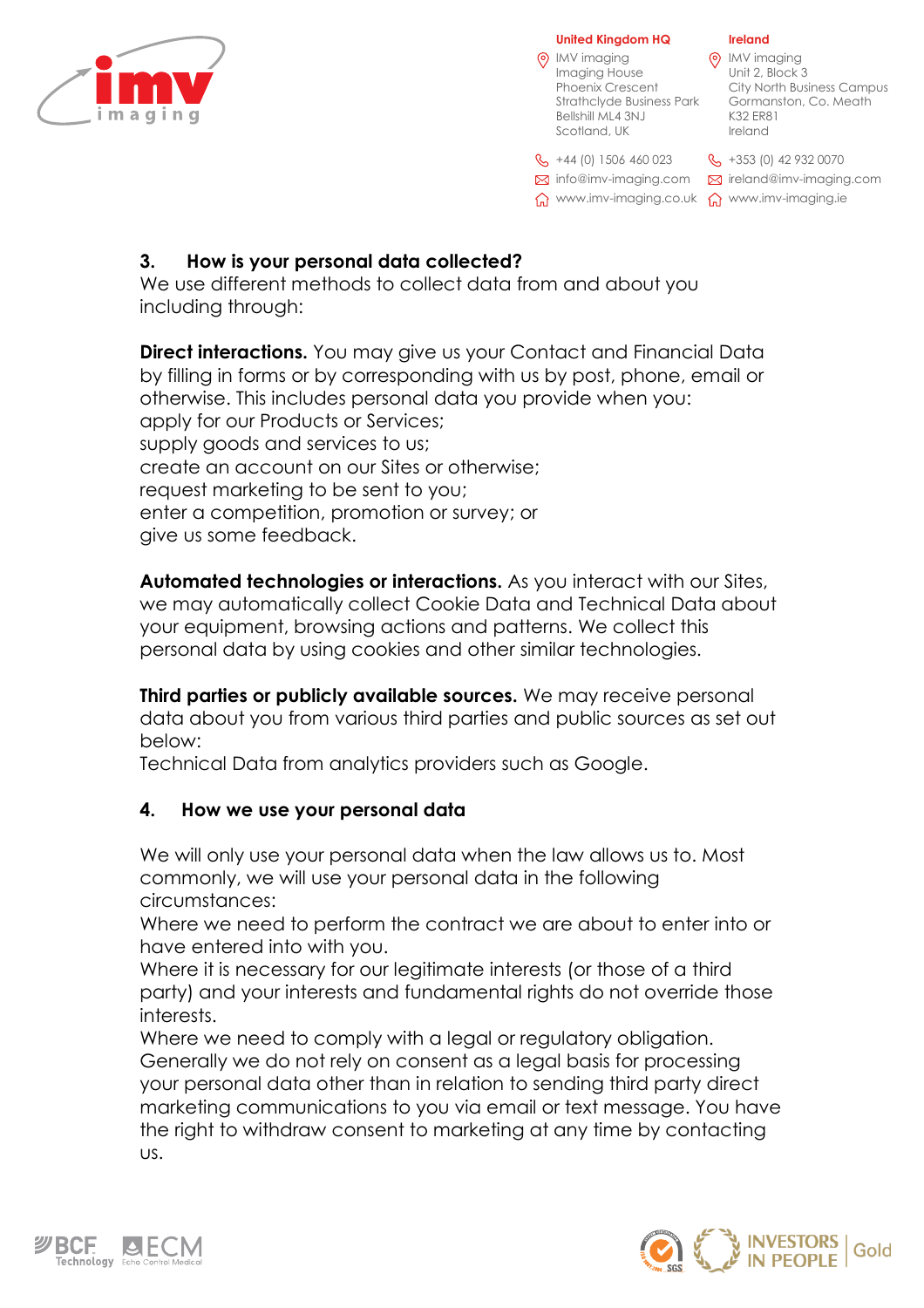

### **Ireland Q** IMV imaging Unit 2, Block 3 City North Business Campus Gormanston, Co. Meath K32 ER81 Ireland  $\%$  +353 (0) 42 932 0070 ireland@imv-imaging.com info@imv-imaging.com www.imv-imaging.ie www.imv-imaging.co.uk **United Kingdom HQ (6)** IMV imaging Imaging House Phoenix Crescent Strathclyde Business Park Bellshill ML4 3NJ Scotland, UK  $\frac{6}{5}$  +44 (0) 1506 460 023

## **Purposes for which we will use your personal data**

We have set out below, in a table format, a description of all the ways we plan to use your personal data, and which of the legal bases we rely on to do so. We have also identified what our legitimate interests are where appropriate.

Note that we may process your personal data for more than one lawful ground depending on the specific purpose for which we are using your data. Please contact us if you need details about the specific legal ground we are relying on to process your personal data where more than one ground has been set out in the table below.

| <b>Purpose/Activity</b>                                                                                 | Type of data                                             | Lawful basis for processing<br>including basis of<br>legitimate interest                                         |
|---------------------------------------------------------------------------------------------------------|----------------------------------------------------------|------------------------------------------------------------------------------------------------------------------|
| To deal with and<br>respond to your<br>comments, queries<br>and requests                                | Query Data                                               | Consent                                                                                                          |
| To improve user<br>interaction and<br>experience on our Sites<br>as explained in the<br>Cookies section | Cookie Data                                              | Necessary for our<br>legitimate interests<br>(improving Sites and user<br>experience)                            |
| To set up your account<br>to enable us to provide<br>our Services                                       | <b>Registration Data</b>                                 | Performance of a<br>contract with you                                                                            |
| To provide Support<br>Services to Customers                                                             | Contact Data,<br>Location Data,<br><b>Technical Data</b> | Performance of a<br>contract                                                                                     |
| To contact Users about<br>any changes to our<br><b>Products or Services</b>                             | <b>Registration Data</b>                                 | Performance of a<br>contract with you                                                                            |
| To check that use of<br>the Services is in<br>accordance with our<br>customer agreements                | Usage Data                                               | Necessary for our<br>legitimate interests<br>(checking compliance<br>with contractual<br>obligations owed to us) |



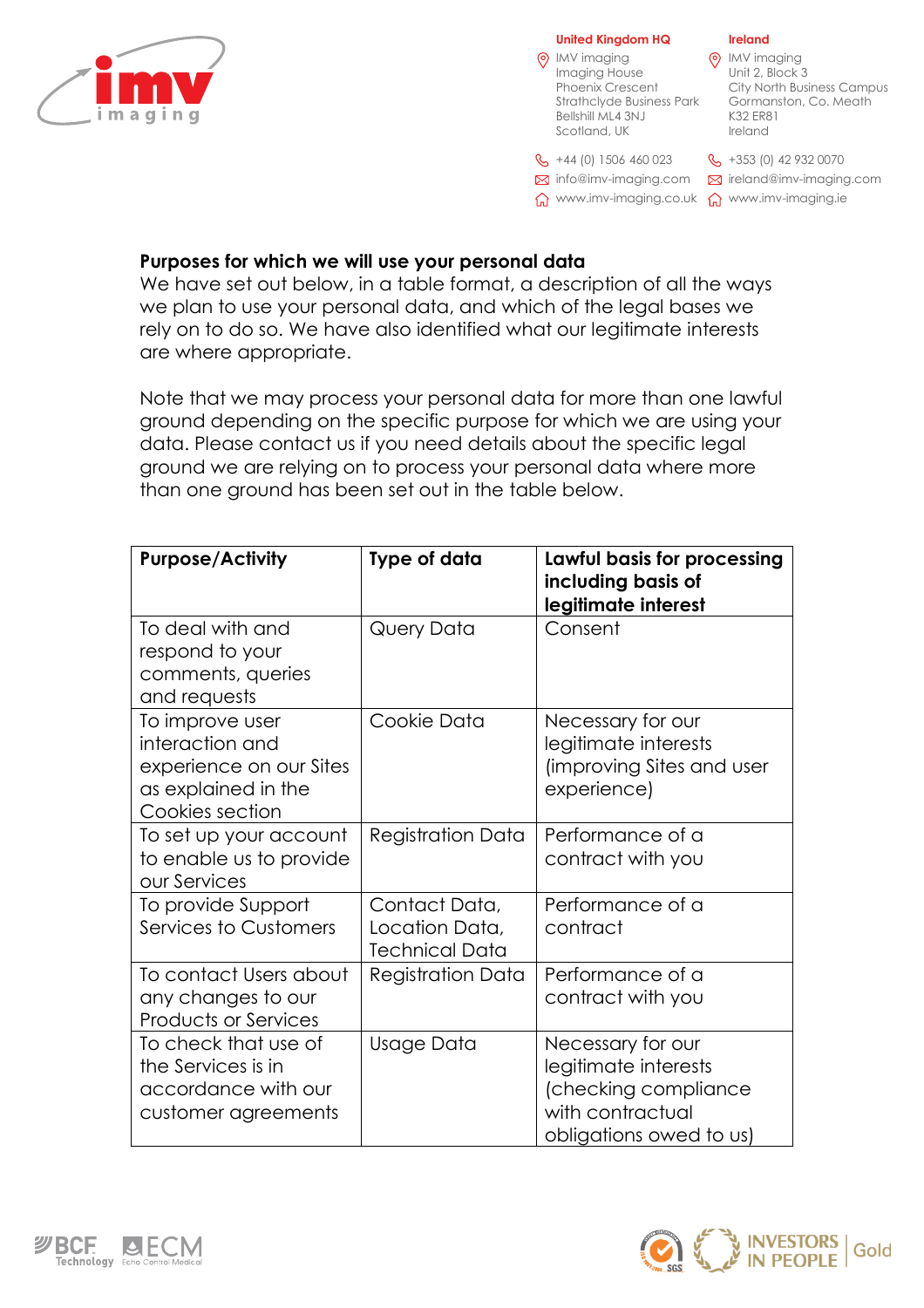

### **United Kingdom HQ**

| <b>United Kingdom HQ</b> |                                                                                                                                         | <b>Ireland</b>                                                                                   |
|--------------------------|-----------------------------------------------------------------------------------------------------------------------------------------|--------------------------------------------------------------------------------------------------|
|                          | IMV imaging<br>Imaging House<br><b>Phoenix Crescent</b><br><b>Strathclyde Business Park</b><br><b>Bellshill ML4 3NJ</b><br>Scotland, UK | IMV imaging<br>Unit 2, Block 3<br>City North Busi<br>Gormanston, 0<br><b>K32 ER81</b><br>Ireland |
|                          | $\frac{1}{2}$ +44 (0) 1506 460 023                                                                                                      | $\frac{1}{2}$ +353 (0) 42 932                                                                    |

+353 (0) 42 932 0070

City North Business Campus Gormanston, Co. Meath

ireland@imv-imaging.com info@imv-imaging.com

www.imv-imaging.ie www.imv-imaging.co.uk

| For security and<br>prevention and<br>detection of fraud                                       | Registration Data,<br>Location Data | Necessary for our<br>legitimate interests (to<br>protect our business)                                             |
|------------------------------------------------------------------------------------------------|-------------------------------------|--------------------------------------------------------------------------------------------------------------------|
| Market research                                                                                | <b>Survey Data</b>                  | Necessary for our<br>legitimate interests (to<br>engage in market<br>research)                                     |
| To track location and<br>time of use of our<br>apps and submission<br>of data                  | Location Data                       | Performance of a<br>contract with you                                                                              |
| To communicate with<br>our Distributors and<br>Suppliers                                       | Contact Data                        | Necessary for our<br>legitimate interests (to<br>engage with key third<br>parties)<br>Performance of a<br>contract |
| To help provide<br>effective Sites and<br>Services including<br>troubleshooting and<br>testing | <b>Technical Data</b>               | Necessary for our<br>legitimate interests<br>(product testing and<br>ensuring efficacy of<br>our Sites)            |



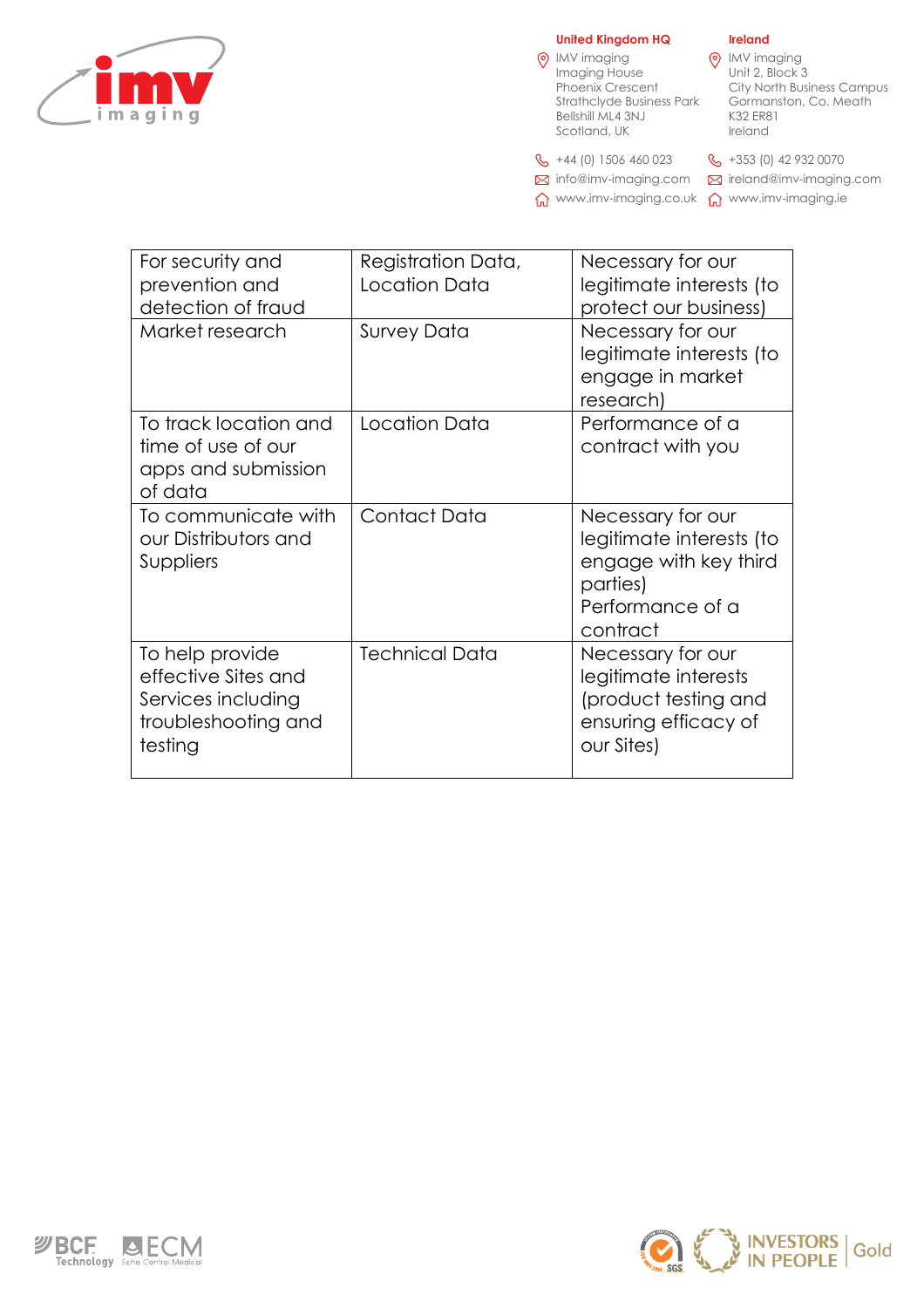

| <b>United Kingdom HQ</b>                                                                                                         | <b>Ireland</b>                                                                                                      |
|----------------------------------------------------------------------------------------------------------------------------------|---------------------------------------------------------------------------------------------------------------------|
| IMV imaging<br>Imaging House<br><b>Phoenix Crescent</b><br><b>Strathclyde Business Park</b><br>Bellshill ML4 3NJ<br>Scotland, UK | IMV imaging<br>Unit 2, Block 3<br><b>City North Business Campus</b><br>Gormanston, Co. Meath<br>K32 ER81<br>Ireland |
| $\frac{1}{2}$ +44 (0) 1506 460 023                                                                                               | $\frac{1}{2}$ +353 (0) 42 932 0070                                                                                  |
| $\boxtimes$ info@imv-imaging.com                                                                                                 | $\boxtimes$ ireland@imv-imaging.com                                                                                 |
| www.imv-imaging.co.uk                                                                                                            | www.imv-imaging.ie                                                                                                  |

# **5. Information sharing**

We share personal information in the following ways:

- 1. In the event that we sell or buy any business or assets, in which case we may disclose personal data to the prospective seller or buyer of such business or assets but only to the extent this is reasonably necessary and cannot reasonably be redacted.
- 2. If we or substantially all of our assets are acquired by a third party, in which case personal data we hold as explained in this privacy policy may be part of the transferred assets to the extent this cannot reasonably be redacted.
- 3. We may disclose your personal information if we are under a duty to disclose or share your personal data in order to comply with any legal obligation.
- 4. We may disclose personal information if we believe that such action is necessary to prevent fraud or cybercrime or to protect the Sites or rights, property or personal safety of any person.
- 5. We may disclose your personal information to a third party we engage with who provides IT and systems administration services, and to professional advisors (such as lawyers, bankers and insurers) who provide professional services to us ("**Third Party Providers**"). All disclosures or transfers of personal data to any Third Party Provider will only be for specific agreed purpose and shall be in accordance with applicable data protection legislation.

We require all third parties to respect the security of your personal data and to treat it in accordance with the law. We do not allow our Third Party Providers to use your personal data for their own purposes and only permit them to process your personal data for specified purposes and in accordance with our instructions.



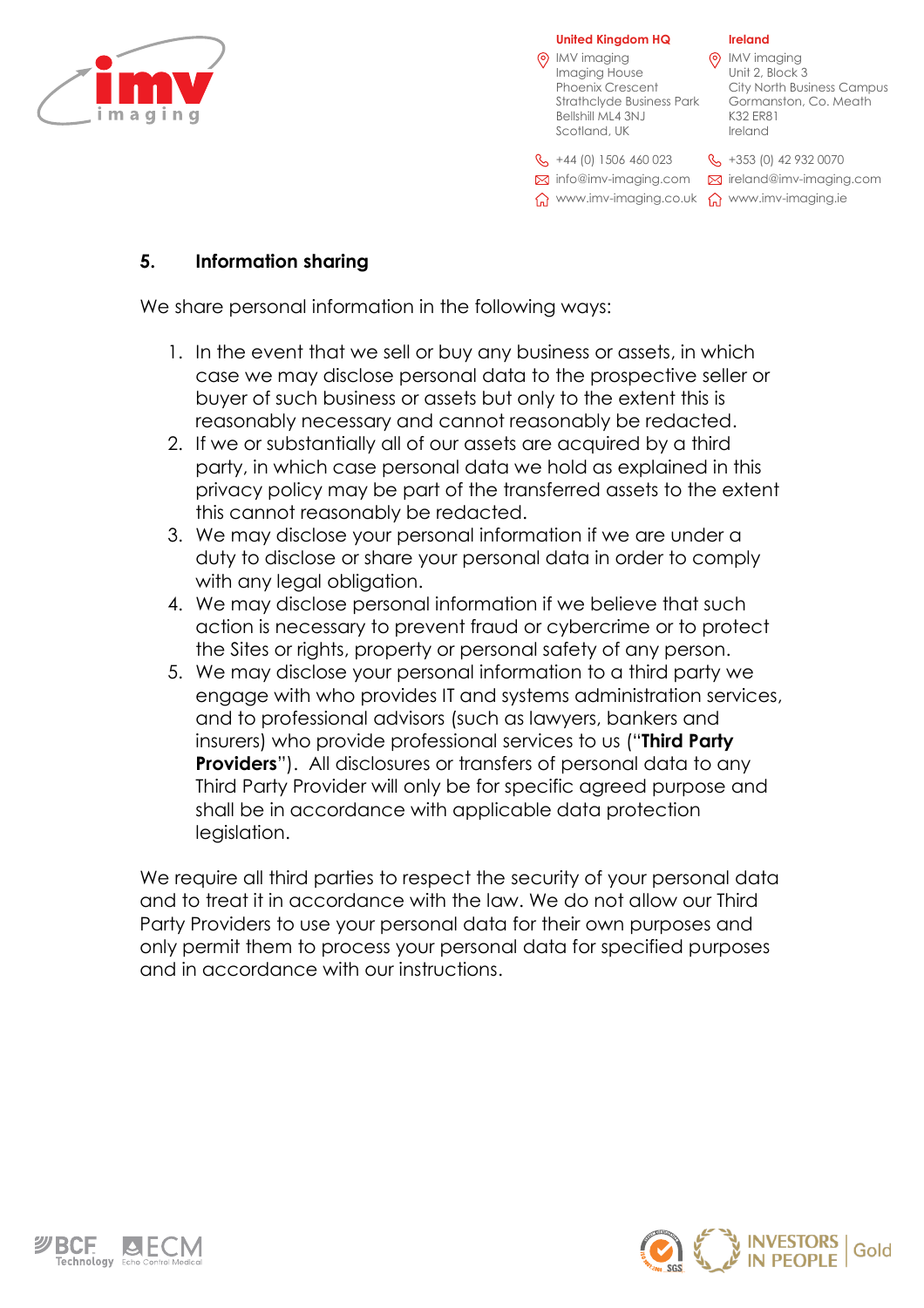



# **6. Change of purpose**

We will only use your personal data for the purposes for which we collected it, unless we reasonably consider that we need to use it for another reason and that reason is compatible with the original purpose. If you wish to get an explanation as to how the processing for the new purpose is compatible with the original purpose, please contact us at dataofficer@imv-imaging.com.

If we need to use your personal data for an unrelated purpose, we will notify you and we will explain the legal basis which allows us to do so. Please note that we may process your personal data without your knowledge or consent, in compliance with the above rules, where this is required or permitted by law.

# **7. Public forums**

The Sites may, from time to time, make chat rooms, message boards, news groups and/or other public forums available to its users. Any information that is disclosed in these areas becomes public information and you should exercise caution when using these and never disclose your personal information.

# **8. Marketing**

We strive to provide you with choices regarding certain personal data uses, particularly around marketing and advertising. We have established the following personal data control mechanisms:

## **Promotional offers from us**

We may use your Account, Technical, Usage and Profile Data to form a view on what we think you may want or need, or what may be of interest to you. This is how we decide which products, services and offers may be relevant for you (we call this marketing). You will receive marketing communications from us if you have requested information from us or purchased goods or services from us or if you provided us with your details when you entered a competition or registered for a promotion and, in each case, you have not opted out of receiving that marketing.

## **Third-party marketing**

We will get your express opt-in consent before we share your personal data with any third party for marketing purposes.



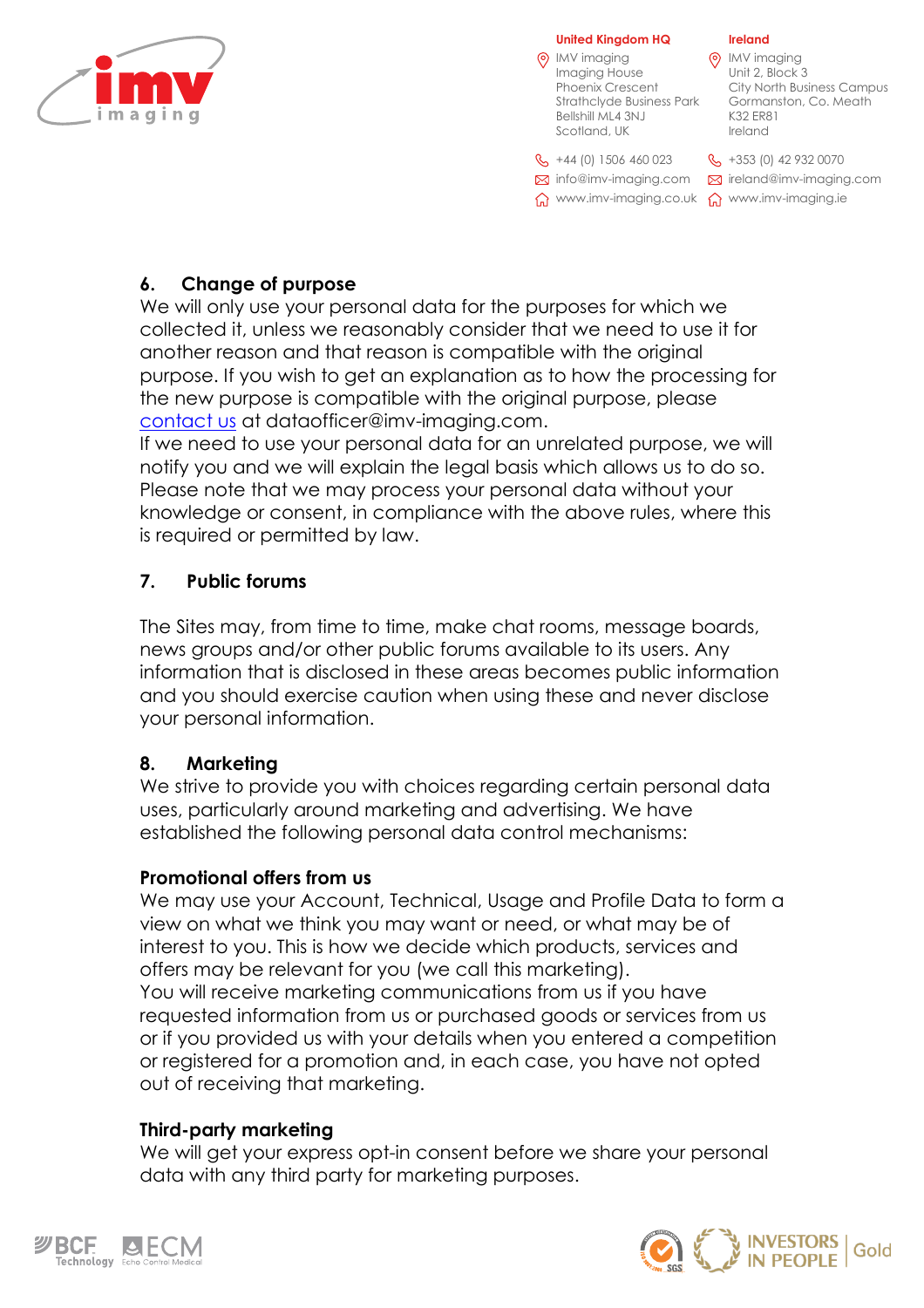

**Ireland (o)** IMV imaging Unit 2, Block 3 City North Business Campus Gormanston, Co. Meath K32 ER81 Ireland  $\%$  +353 (0) 42 932 0070 ireland@imv-imaging.com info@imv-imaging.com www.imv-imaging.ie www.imv-imaging.co.uk **United Kingdom HQ (6)** IMV imaging Imaging House Phoenix Crescent Strathclyde Business Park Bellshill ML4 3NJ Scotland, UK  $\frac{6}{5}$  +44 (0) 1506 460 023

# **Opting out**

You can ask us or third parties to stop sending you marketing messages at any time by following the opt-out links on any marketing message sent to you or by **contacting us** at any time.

Where you opt out of receiving these marketing messages, this will not apply to personal data provided to us as a result of [a product/service purchase, warranty registration, product/service experience or other transactions].

## **9. International transfers**

We share your personal data within our Company group. This will involve transferring your data outside the European Economic Area (**EEA**).

Many of our external third parties are based outside the European Economic Area (**EEA**) so their processing of your personal data will involve a transfer of data outside the EEA.

Whenever we transfer your personal data out of the EEA, we ensure a similar degree of protection is afforded to it by ensuring at least one of the following safeguards is implemented:

- We will only transfer your personal data to countries that have been deemed to provide an adequate level of protection for personal data by the European Commission.
- Where we use certain service providers, we may use specific contracts approved by the European Commission which give personal data the same protection it has in Europe.
- Where we use providers based in the US, we may transfer data to them if they are part of the Privacy Shield which requires them to provide similar protection to personal data shared between the Europe and the US.

Please contact us if you want further information on the specific mechanism used by us when transferring your personal data out of the EEA.



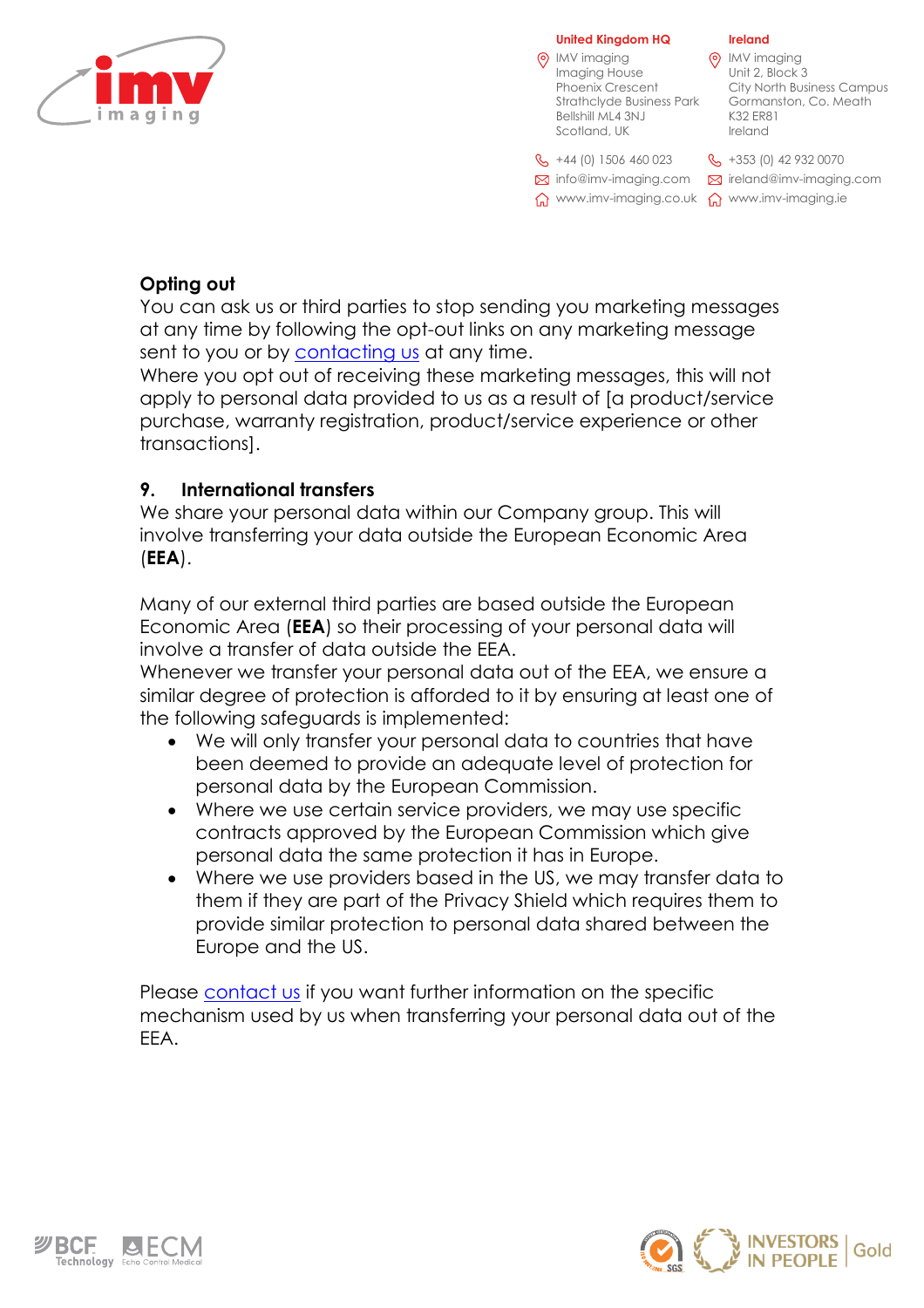

| (၀) | <b>United Kingdom HQ</b><br>IMV imaging<br>Imaging House<br><b>Phoenix Crescent</b><br><b>Strathclyde Business Park</b><br><b>Bellshill ML4 3NJ</b><br>Scotland, UK | <b>Ireland</b><br><b>IMV</b> imaging<br>Unit 2, Block 3<br>City North Business Campus<br>Gormanston, Co. Meath<br>K32 ER81<br>Ireland |
|-----|---------------------------------------------------------------------------------------------------------------------------------------------------------------------|---------------------------------------------------------------------------------------------------------------------------------------|
|     | $\frac{1}{2}$ +44 (0) 1506 460 023<br>M info@imv-imaging.com<br>www.imv-imaging.co.uk                                                                               | $\%$ +353 (0) 42 932 0070<br>$\boxtimes$ ireland@imv-imaging.com<br>www.imv-imaging.ie                                                |

# **10. External links**

The Sites may, from time to time, contain links to external sites. We are not responsible for the privacy policies or the content of such sites.

## **11. Security**

We place great importance on the security of all personally identifiable information associated with our users. We have security measures in place to attempt to protect against the loss, misuse and alteration of personal information under our control. For example, our security and privacy policies are periodically reviewed and enhanced as necessary and only authorised personnel have access to personal information. Whilst we cannot ensure or guarantee that loss, misuse or alteration of information will never occur, we use all reasonable efforts to prevent it.

You should bear in mind that submission of information over the internet is never entirely secure. We cannot guarantee the security of information you submit via the Sites whilst it is in transit over the internet and any such submission is at your own risk.

It is advisable to close your browser when you have finished your user session to help ensure others do not access your personal information if you use a shared computer or a computer in a public place.

## **12. Storage of your information**

Information that you submit via the Sites is sent to and stored on secure servers located in the United Kingdom and Ireland. This is necessary in order to process the information. Information submitted by you may be transferred by us to our other offices and/or to the third parties mentioned in the circumstances described above (see Information sharing), which may be situated outside the European Economic Area (EEA) and may be processed by staff operating outside the EEA. The countries concerned may not have similar data protection laws to the EEA. Where we transfer your information we will take all steps required by data protection legislation to ensure that your privacy rights continue to be protected.



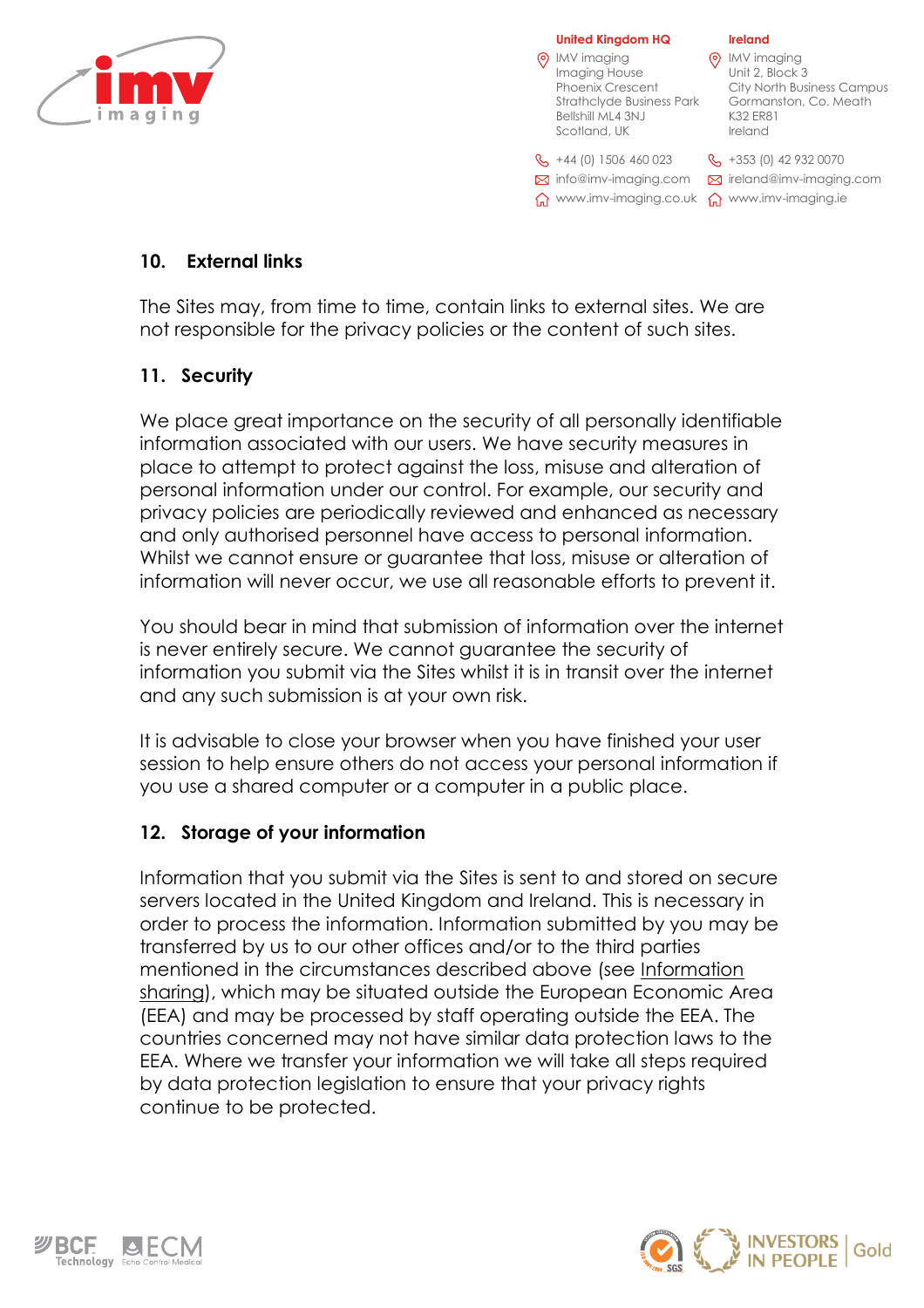

### **Ireland Q** IMV imaging Unit 2, Block 3 City North Business Campus Gormanston, Co. Meath K32 ER81 Ireland  $\%$  +353 (0) 42 932 0070 ireland@imv-imaging.com info@imv-imaging.com www.imv-imaging.ie www.imv-imaging.co.uk **United Kingdom HQ (6)** IMV imaging Imaging House Phoenix Crescent Strathclyde Business Park Bellshill ML4 3NJ Scotland, UK  $\frac{6}{5}$  +44 (0) 1506 460 023

# **How long we will store your personal data**

We only store your information for as long as is necessary for the purpose it was obtained or for any additional purpose we have explained to you. We also implement policies to regularly audit the personal data we hold to ensure we do not retain any personal data for longer than we are entitled to.

To determine the appropriate retention period for personal data, we consider the amount, nature, and sensitivity of the personal data, the potential risk of harm from unauthorised use or disclosure of your personal data, the purposes for which we process your personal data and whether we can achieve those purposes through other means, and the applicable legal requirements.

# **13. Your rights**

Under data protection legislation there are various rights which can apply in respect of information held about an individual. These rights are as follows:

- ➢ **Access to information:** You have the right to request a copy of the information we hold about you. If you would like a copy of some or all of your personal information, please email us at dataofficer@imv-imaging.com.
- ➢ **Ensuring accuracy of information:** We want to make sure that your personal information is accurate and up-to-date. You may ask us to correct or complete information that is inaccurate or incomplete.
- ➢ **Right to erasure:** You may have a right to erasure, which is more commonly known as the 'right to be forgotten'. This means that in certain circumstances you can require us to delete personal information held about you.
- ➢ **Ability to restrict processing:** You may also have the right to require us to restrict our use of your personal information in certain circumstances. This may apply, for example, where you have notified us that the information we hold about you is incorrect and you would like us to stop using such information until we have verified that it is accurate.
- ➢ **Right to data portability:** You may have the right to receive personal data we hold about you in a format that enables you to